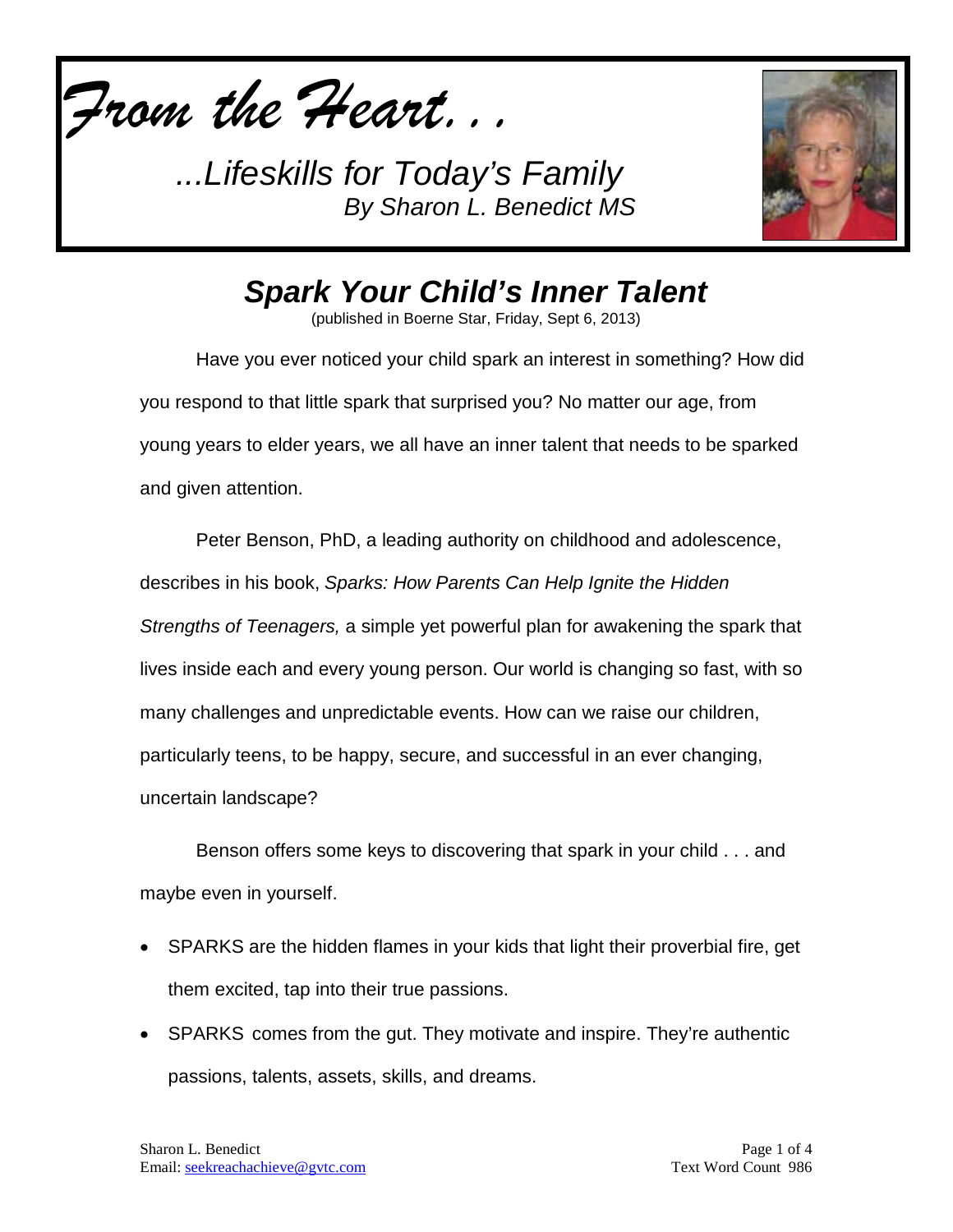- SPARKS can be musical, athletic, intellectual, academic, relational—anything from playing the violin to enjoy work with kids or senior citizens.
- SPARKS can ignite a lifelong vocation or career, or balance other activities to create an emotionally satisfying, enriched life.
- SPARKS get kids going on a positive path, away from the conflicts and negative issues—violence, promiscuity, drugs and alcohol—that give teens a bad name and attract so much negative energy.

Benson puts this in a parent's perspective with "All parent worry. It is a big and complex world to which we are introducing our children. As we try to be good parents, there are two things all of us want for our kids. We want them to know, and know deeply, that at their very core there is something good and special about them. We want them to see themselves as persons of worth, of value to the world. You and I know, as adults, what a precious gift this perception is to a person; many of us struggle with a lack of it all our lives.

The second thing we want for our kids to be have the courage to put their gifts into play. . . Despite all the stressors, barriers, and difficulties, a spark is something that works. Whether teenagers live in a two-parent or one-parent home, whether they're poor or rich, regardless of their race, a spark is something that works for all kids. A spark has the power to change the course of a teenager's life for the better."

When your child steps into their spark and acts on it, they are more likely to have higher grades, more school attendance, more likely to be healthy, volunteer to help others, and a core sense of purpose in their lives.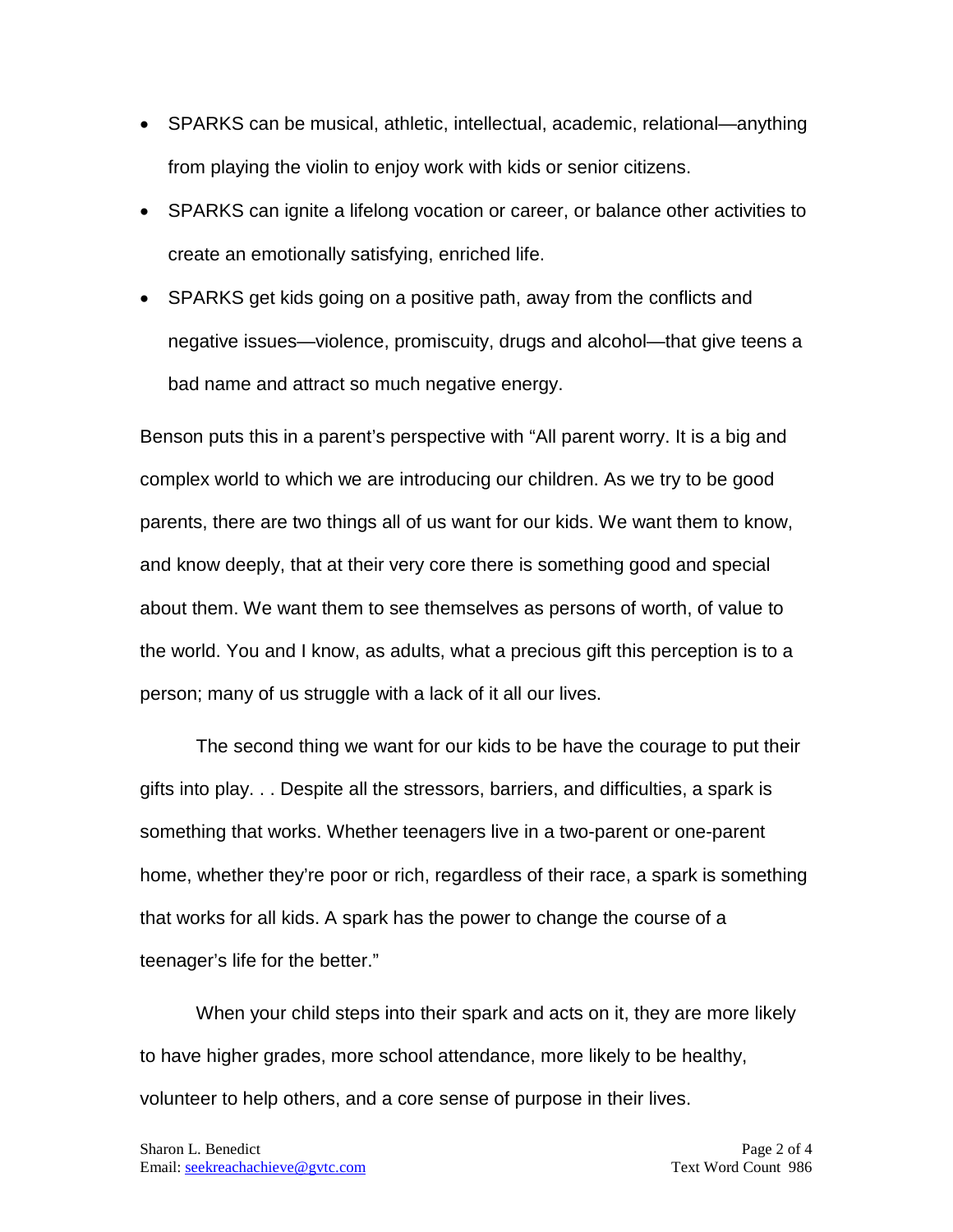You can see these sparks at any age. Elizabeth A. Hoadley and her eight year old daughter, Kailee, have written, illustrated and published 13 books together in their "Lizzy & Missy" Series. Their new book, *The Thanksgiving Coat*, illustrated by Kailee, is inspired by a true event. It is a creative story that teaches children how to give to others and become socially responsible. Check out their series at [http://thesunshineworkshop.com/.](http://thesunshineworkshop.com/)

Hoadley offers her own tips, as the mother of a young child who is already signing autographs. ". . . many parents have asked me what I did to develop her talent. Does she attend public or private school? Do I home-school or hire private tutors? What activities do I put her in? How did I first realize that she might have a special gift? Of all the questions that I am asked, the most important is the latter. How did I first realize that she had a special gift?

This essential question begets the premise for my fundamental belief that every child has a special gift lurking within. Each person has an innate aptitude with which they were born and the challenge is to help them discover, uncover and bring this aptitude to fruition in a healthy and positive way. If you would like to discover the innate talent with which your child has been born, ask yourself three questions:

- 1. What does your child choose to do when they have "nothing" to do?
- 2. What do they do so often that you have even asked them to stop because it's starting to drive you nuts?
- 3. What do they do so naturally that they don't even realize that they are starting to do it really well?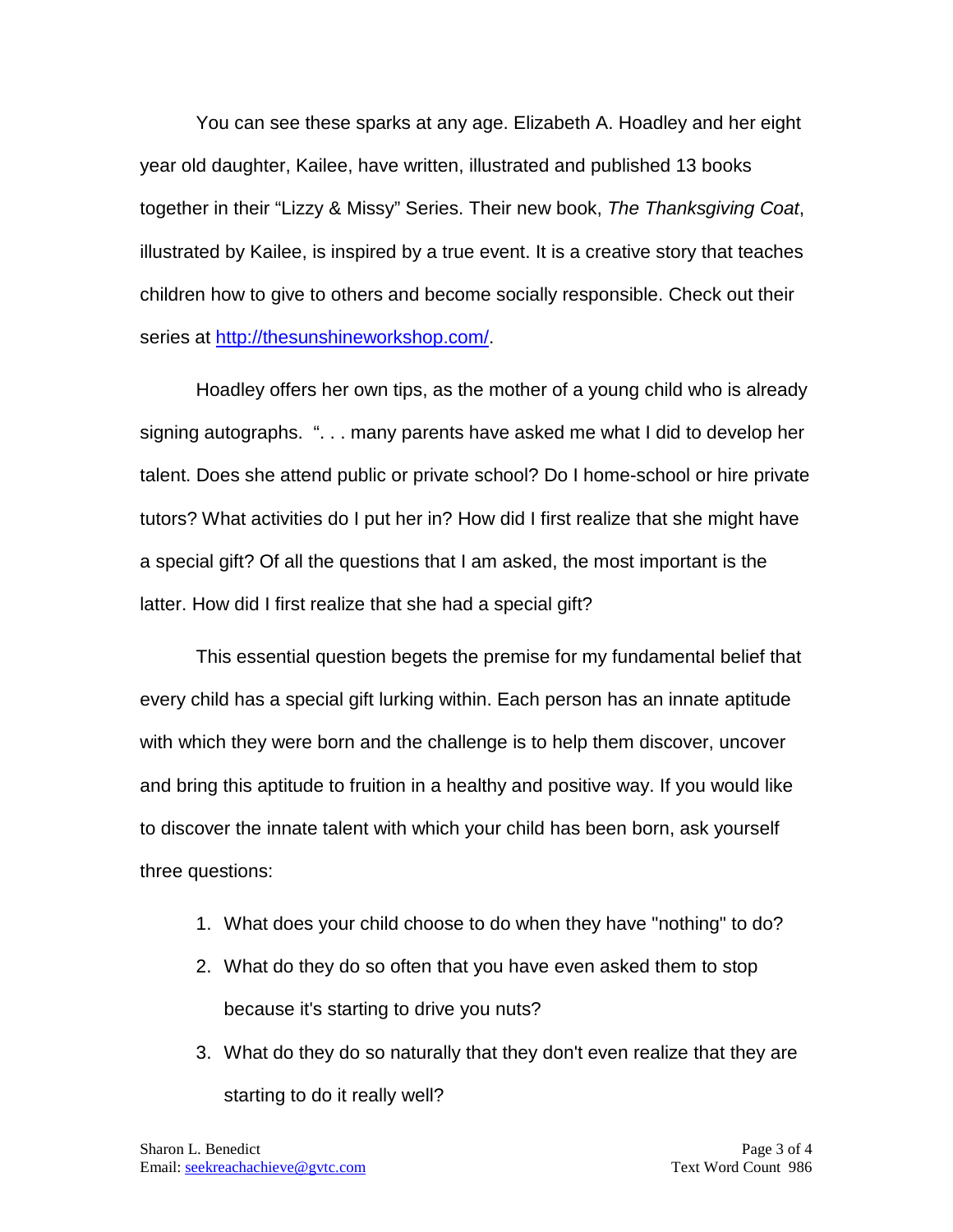If you cannot answer these three questions, here is a suggestion. For several weeks (or longer hopefully) turn OFF everything with electrical cords, buttons, batteries and screens."

Hoadley then poses several questions. One of those questions is "What does your child do when they seemingly have nothing to do?" Check out her other questions and tips offered in her article at

[http://ezinearticles.com/?Childrens-Special-Talents---Discover-Your-Childs-Inner-](http://ezinearticles.com/?Childrens-Special-Talents---Discover-Your-Childs-Inner-Genius&id=5567253)[Genius&id=5567253.](http://ezinearticles.com/?Childrens-Special-Talents---Discover-Your-Childs-Inner-Genius&id=5567253) She emphasizes that "Creativity does not blossom under the weight of a tightly knit schedule, so choose your activities sparingly. Maybe planned lessons work well with your lifestyle, but just making available the tools of your child's perceived talent might be enough." And don't worry about the mess, noise, or creature crawlies. You can always find a work-around that won't squelch his spark.

As the wife of a retired entomologist and perpetual nature lover, I too learned not to squirm at his six-legged friends and other wild creatures that crawl and fly but find joy in knowing he found his "spark" growing up. And as a adult was even able to pay the bills throughout the years! So, enjoy discovering your child's "spark" that ignite that inner talent in you both!

--

*Sharon L. Benedict, is a speaker, author, and weaver, and loving it! She is available for speaking engagements, free-lance writing, and will even weave you a one-of-kind creation, just for you. Sharon also welcomes your questions and comments and can be contacted a[t seekreachachieve@gvtc.com.](mailto:seekreachachieve@gvtc.com) Visit her website at [www.celebratingyourjourney.com.](http://www.celebratingyourjourney.com/)*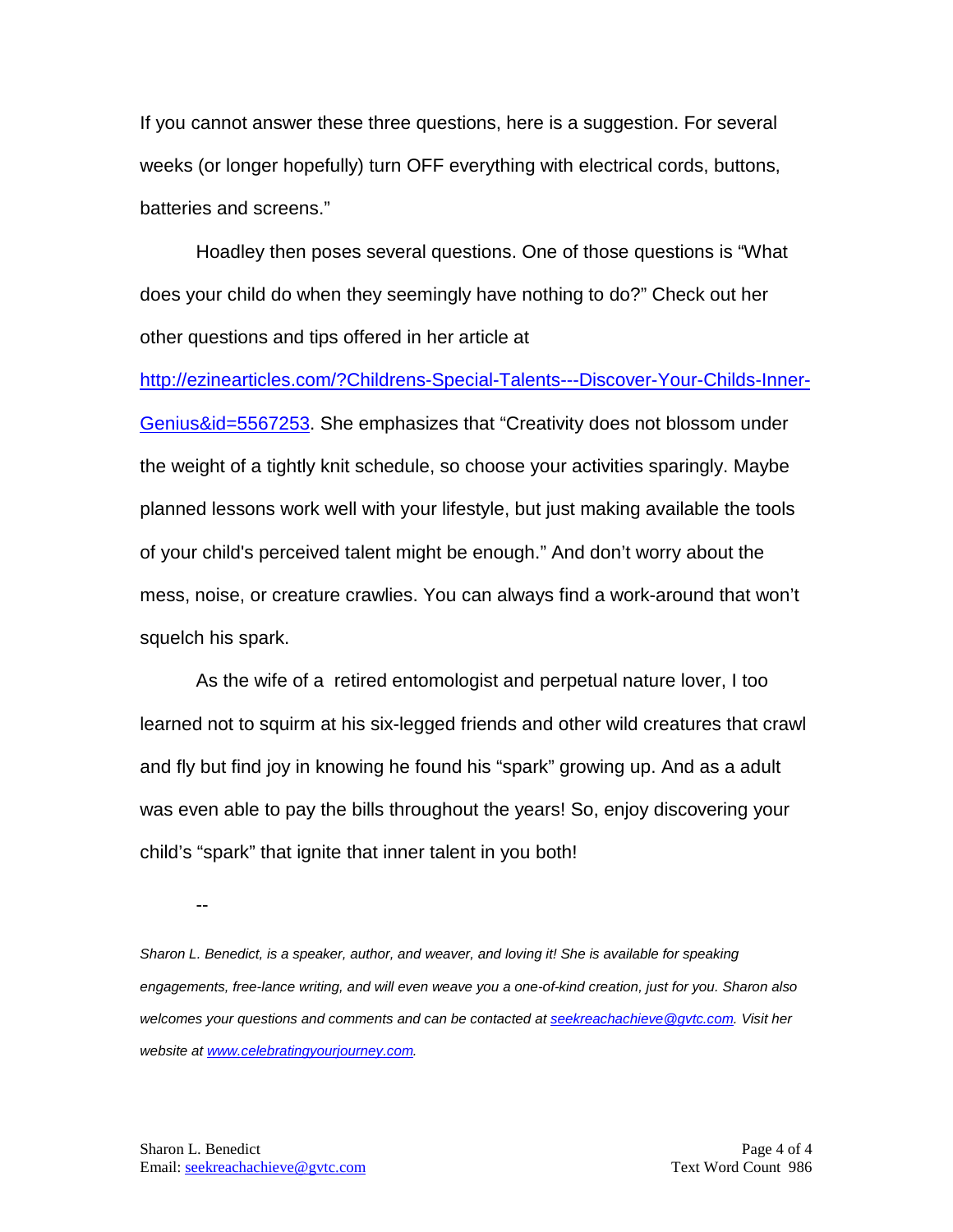



# *Calling all Kendall County Kids . . . Strut your Artistic Stuff!*

(published in Boerne Star, Friday, Sept 13, 2013)

Since this month's lifeskill is *Childcare,* I couldn't pass up a chance to spread the word here. Calling all Kendall County, Texas kids age 6 through high school. ENTER NOW for your chance to win great prizes and have your artwork exhibited alongside professional artists at the Texas Hill Country Invitational, and more!

**Hill Country Council for the Arts Presents**

## **'Drawn to Animals' Children's Art Contest**

**Sponsored by Petland Boerne**

#### **Share the beauty of the animal world and win some fantastic prizes**

#### **by entering HCCArts' Children's Amateur Art Contest!**

Dogs, cats, all manner of birds, ferrets, bunnies, guinea pigs, hamsters, sugar gliders, hedgehogs…frogs, lizards, dragons, snakes...fish! These all make excellent subjects for all types of artwork. Summer presents time to explore one's creativity. And, returning to school in the fall is an excellent time to experience some artistic awesomeness with the HCCArts 'Drawn to Animals' amateur art contest!

This year, alongside HCCArts selection committee, representatives of the Boerne Professional Artists [\(www.boerneprofessionalartists.com\)](http://www.boerneprofessionalartists.com/), Boerne Art League [\(http://boerneartleague.homestead.com\)](http://boerneartleague.homestead.com/), and Boerne Public Library Foundation [\(http://www.boernelibraryfoundation.org/\)](http://www.boernelibraryfoundation.org/), will be judging the contest and choosing the 1<sup>st</sup>, 2<sup>nd</sup>, and 3<sup>rd</sup> place winners and runners up. Each winner will receive a great prize package provided by contest sponsor Petland Boerne!

The winning artworks and artists will be announced in The Boerne Star, and introduced at the HCCArts' October 9<sup>th</sup>, 2013, *Conversation with the Arts* (CWTA) at the Patrick Heath Public Library Community Room (CWTA program theme-*The Arts, Children, & the Love of Learning*). Additionally, 1<sup>st</sup>, 2<sup>nd</sup>, and 3<sup>rd</sup> place winners will be displayed at the Boerne Professional Artists Texas Hill Country Invitational October 18, 19 and 20. The top 20 entries will be displayed at the Library October 22 through November 11.

#### *NOW YOU KNOW YOU WANT TO ENTER!*

*USE THIS ENTRY FORM PROVIDED BELOW; OR PICK UP DETAILS AND FORM AT PETLAND BOERNE LOCATION [\(www.petlandboerne.com](http://www.petlandboerne.com/)). YOU CAN ALSO PRINT THEM OFF AT HCCArts WEBSITE [\(http://www.hccarts.org/hccarts-announces-drawn-to-animals-childrens-art-contest\)](http://www.hccarts.org/hccarts-announces-drawn-to-animals-childrens-art-contest).*

**THE DEADLINE:** All entries submitted at Petland Boerne location by **Saturday, September 21, 2013, 6:00 p.m.** Completed and signed entry form should accompany all artwork .

**Strut Your Artistic Stuff!** So, to all you animal-loving artists out there, clean your brushes, sharpen your pencils, and other creative materials, we want to see some great stuff! Good luck!

For more details, contact Paula Horner, HCCArts Vice-President, **[events@hccarts.org](mailto:events@hccarts.org)**.

---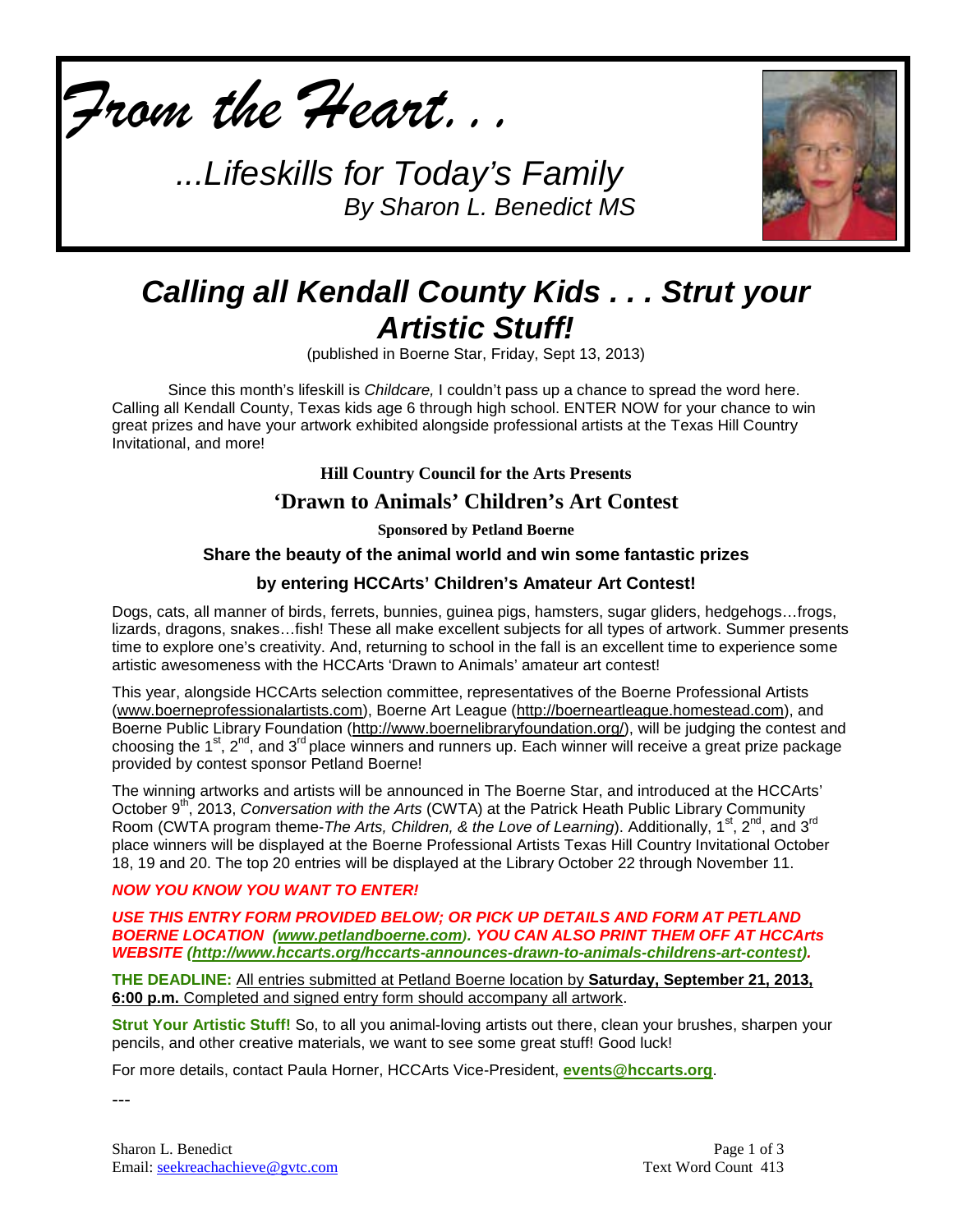# **Hill Country Council for the Arts Presents** 'Drawn to Animals' Children's Art Contest

**Sponsored by Petland Boerne** 



#### **ENTRY FORM**

Children aged 6 to seniors in high school are eligible to enter the contest and must be residents of Kendall County, Texas. You may enter as often as you like, but each artwork must be labeled and submitted with a completed Entry Form. Entries must be created in the summer of 2013, and animals depicted in artworks must be true species rather than make-believe. The species must be indicated in the Title of the artwork.

Deadline to submit artworks to Petland Boerne, 1375 S. Main Street, Boerne, Texas 78006, is Saturday, September 21<sup>st</sup>, 2013 by 6:00 p.m. See contest details at Petland Boerne location and websites (www.petlandboerne.com, https://www.facebook.com/PetlandBoerne), as well as HCCArts websites (www.HCCArts.org, https://www.facebook.com/HCCArts.Tx).

|          | State Zip                                                                                                                                                                                                                          |  |
|----------|------------------------------------------------------------------------------------------------------------------------------------------------------------------------------------------------------------------------------------|--|
| Phone #  | Email <b>Expansion of the Community of the Community</b> of the Community of the Community of the Community of the Community of the Community of the Community of the Community of the Community of the Community of the Community |  |
| Title of |                                                                                                                                                                                                                                    |  |
|          |                                                                                                                                                                                                                                    |  |



to participate, and for photos of children and artworks I Facebook sites of Hill Country Council for the Arts,

By signing below, parent gives permission for child to be used in local news media, at the websites and Petland Boerne, and partners.

Date

### **Partners**

Signature of Parent

**BOERNE PUBLIC LIBRARY** 

Our F

Sharon L. Benedict Email: [seekreachachieve@gvtc.com](mailto:seekreachachieve@gvtc.com) Text Word Count 413

2 of 3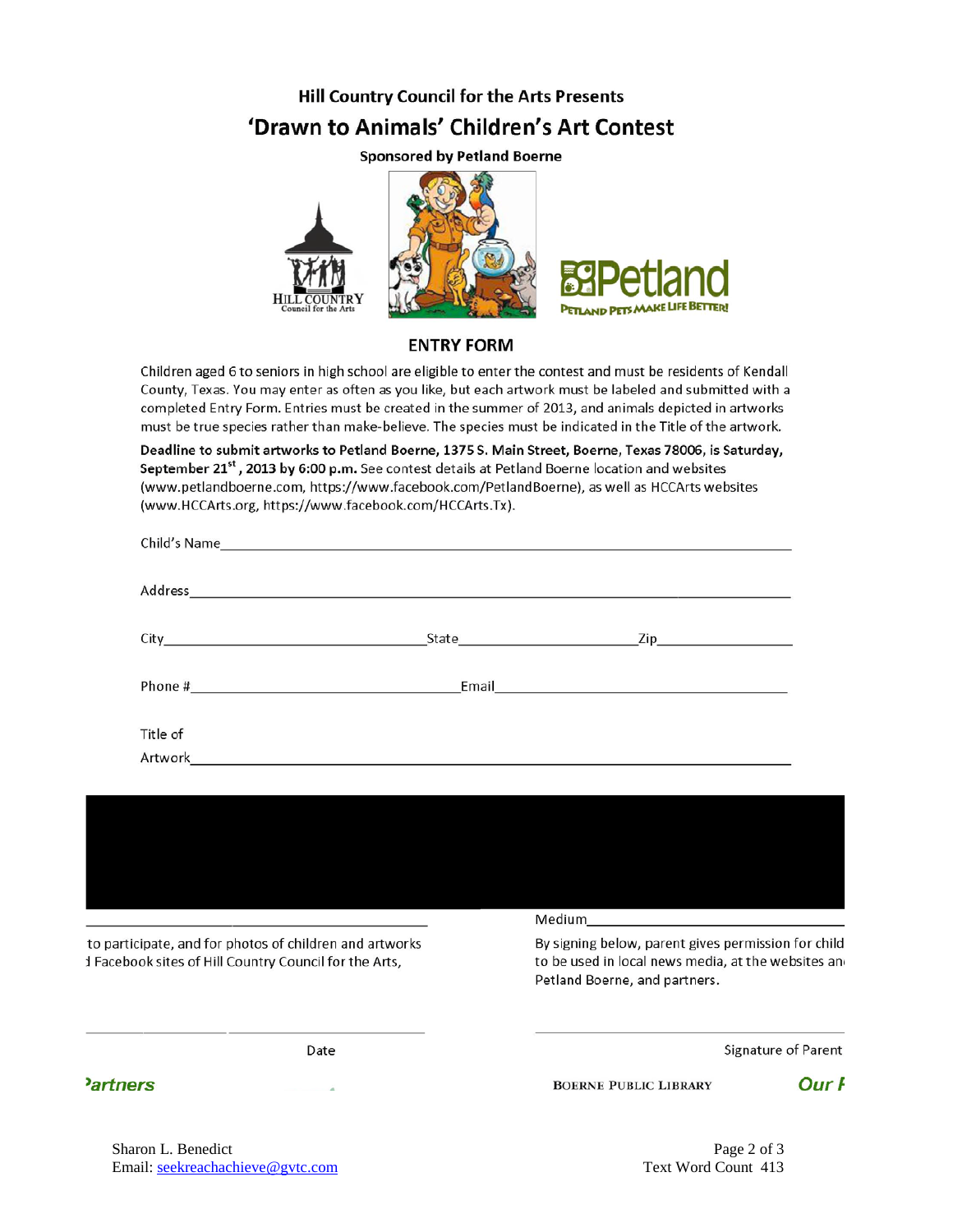*Sharon L. Benedict, is a speaker, author, and weaver, and loving it! She is available for speaking engagements, freelance writing, and will even weave you a one-of-kind creation, just for you. Sharon also welcomes your questions and comments and can be contacted a[t seekreachachieve@gvtc.com.](mailto:seekreachachieve@gvtc.com) Visit her website at* 

*[www.celebratingyourjourney.com.](http://www.celebratingyourjourney.com/)*

--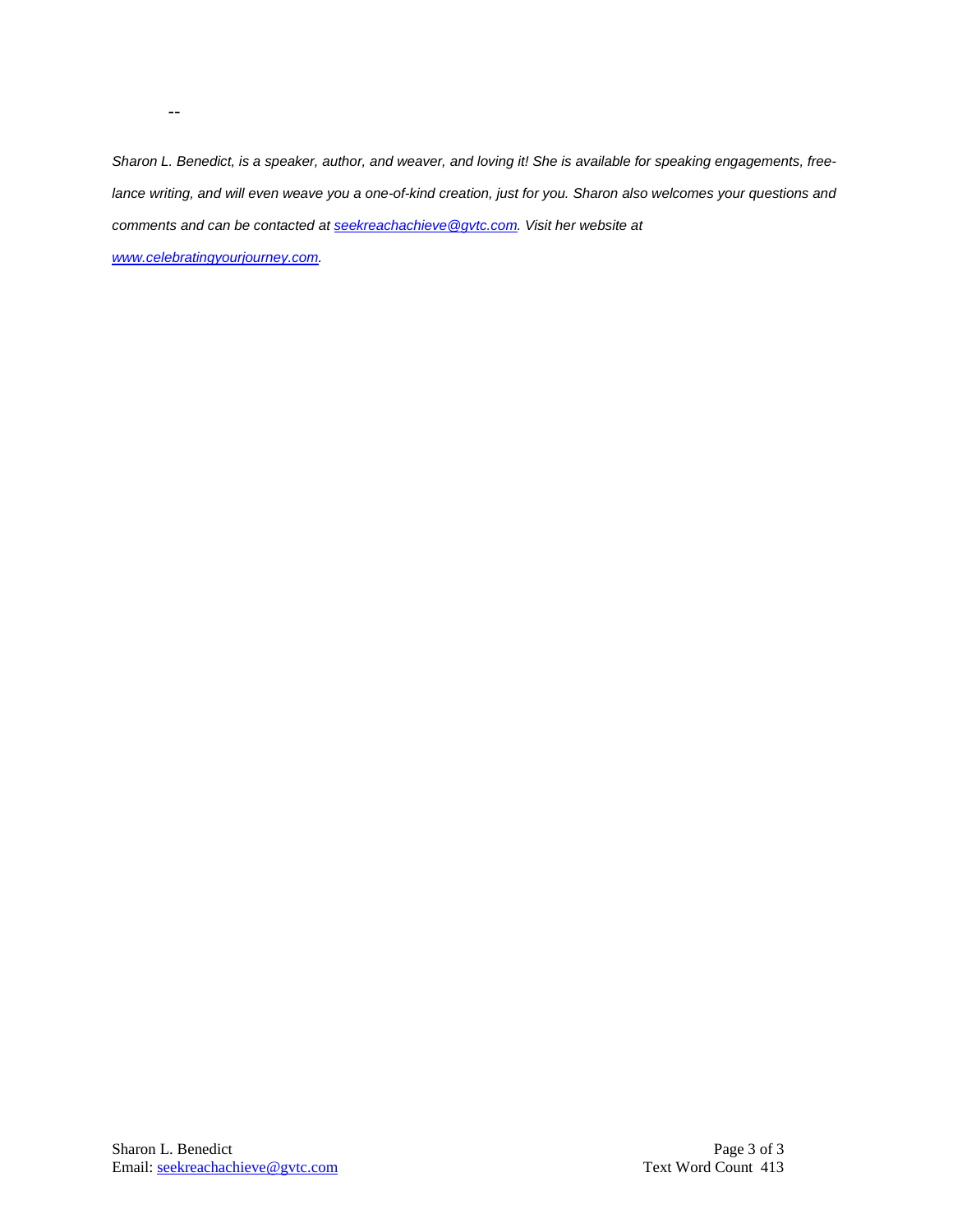*From the Heart...*



# *Winning Over Procrastination*

My friend Paula recently asked if I had ever written an article on procrastination and could the topic be covered again. Although she said she needed a refresher course herself and maybe for a few others, I realized with her request that I was actually procrastinating myself all this week, particularly for this article. Just didn't feel inspired.

Oops! One of the key trip ups for procrastinators. So to help my friend, myself, and others out there who are also being tripped up this week, here goes. I needed a little jump start and my friend gave it to me, along with finding an article I wrote years back to help get me moving.

I have included that article here with a few changes along the way. I realize this month's lifeskill is Childcare, but hope you find this diversion equally helpful. You just might creatively make the Childcare connection yourself! Now, the first question may get you started.

Are you stressed out, burnt out, or just plain tired? Is your life out of balance with seemingly too much to do, and not enough time for family, your kids, and yourself. Do interruptions throw you off track? Do you procrastinate what's important? Feel unprepared and under pressure much of the time?

If you answered yes to any of these questions, you may be missing out on your greatest potential for getting more done in less time. Many people spend their days in a whirl of busyness, but achieve little because they are not focused on the those things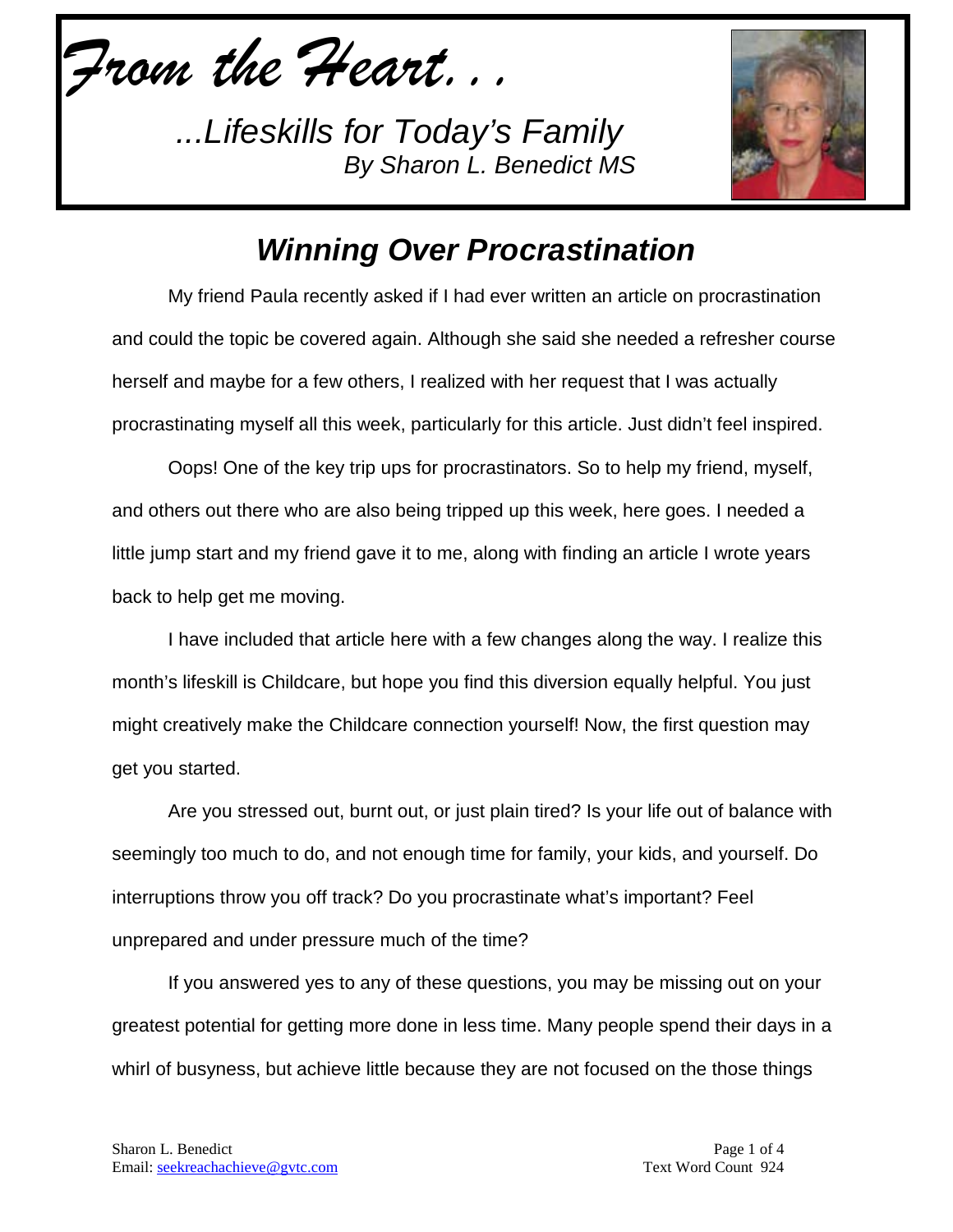that make all the difference in experiencing a fulfilling day and life. According to Don Wetmore, The Productivity Institute [\(http://www.balancetime.com\)](http://www.balancetime.com/), there are five top time use mistakes we all need to avoid.

- 1. Start your day without a plan of action.
- 2. Get out of balance in your life.
- 3. Work with a messy desk or work area.
- 4. Don't get enough sleep.
- 5. Don't take a lunch break.

All five of these mistakes have at least one thing in common—procrastination. People who are chronically affected by procrastination lose out on utilizing their capabilities to the fullest and often disrupt not only their personal lives but also professional careers.

In Psychology Today, Hara Estroff Marano offers us ten additional things we should know about procrastination

[\(http://www.psychologytoday.com/articles/200308/procrastination-ten-things-know\)](http://www.psychologytoday.com/articles/200308/procrastination-ten-things-know). You can read more by accessing this link. Here is a summary of key factors:

- 1. Chronic procrastination is a maladaptive lifestyle and cuts across all areas of life, such as not paying bills on time, missing opportunities for buying concert tickets.
- 2. It is a profound problem of self-regulation.
- 3. Procrastination is not just a problem of time management or of planning. Getting a day planner doesn't solve the problem.
- 4. Procrastinators are made not born. Procrastination is learned in the family environment, not direct but subtle.
- 5. Procrastination predicts higher levels of consumption of alcohol substance abuse.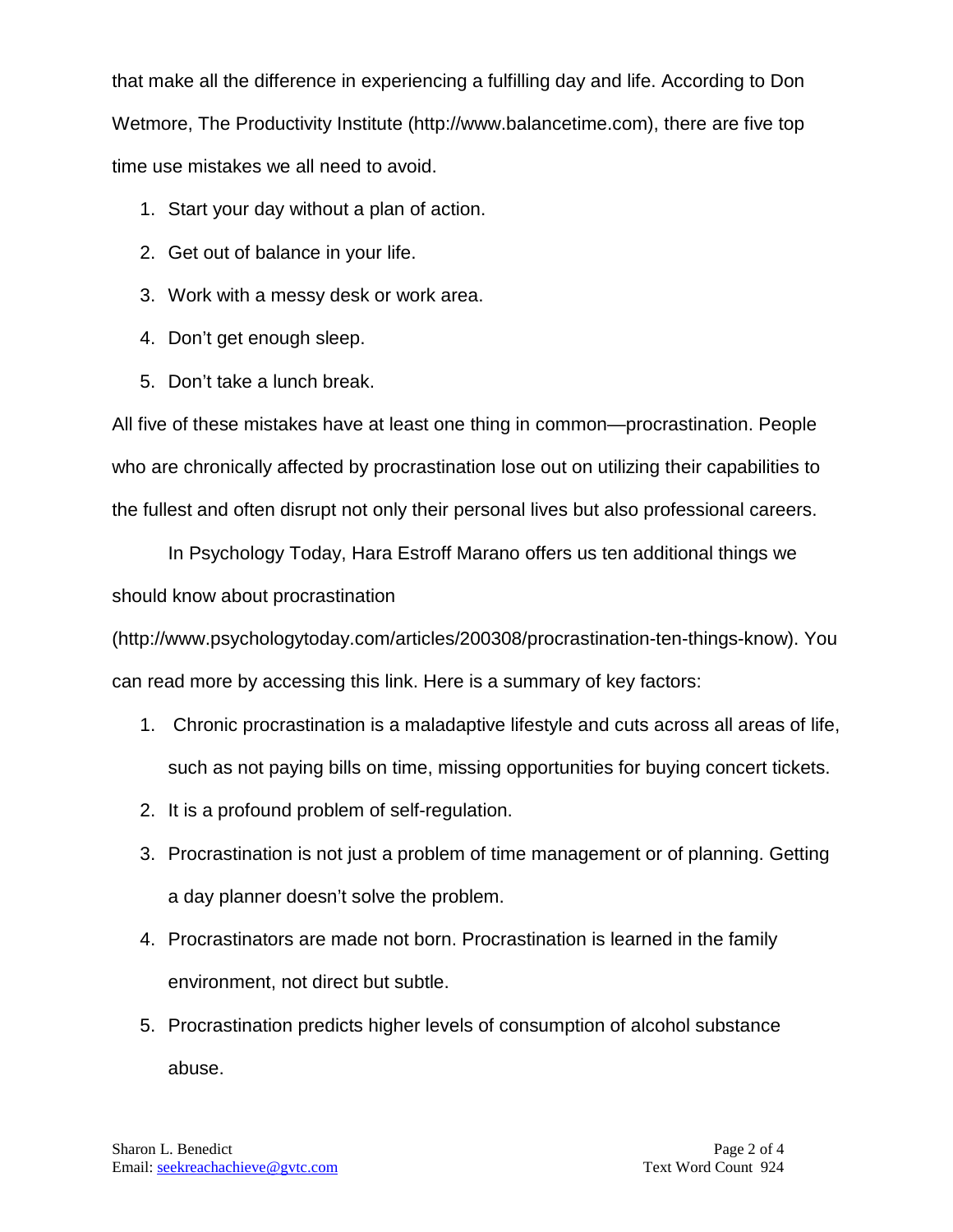- 6. Procrastinators tell lies to themselves. Such as, "I'll feel more like doing this tomorrow." Or "I work best under pressure." They squander their resources.
- 7. Procrastinators actively look for distractions, particularly those that don't take a lot of commitment, such as always checking their emails. Also as a means of regulating emotions such as fear of failure.
- 8. People procrastinate for different reasons-- thrill-seeking, avoiders, decision procrastinators.
- 9. Big costs to procrastination, such as health, insomnia, hurts/destroys teamwork, results in resentment.
- 10.Procrastinators can change their behavior but it takes commitment and energy, and needs a structured program or even, at times, behavioral therapy.

A simpler summary is offered by Mind Tools [\(http://www.mindtools.com\)](http://www.mindtools.com/),

Procrastinators typically—

- Do something that is more enjoyable, comfortable, or more urgent in the moment.
- Feel overwhelmed by a particular task.
- Wait for the "right" mood or time.
- Fear failure or successes.
- Have poor organizational skills.
- Are perfectionists at heart.

Where do you see yourself with these behaviors? Feeling overwhelmed by the list itself!? Be of good cheer, here are some time savings steps for breaking the procrastination pain in the neck. You will then create more time that works for you in your everyday life and with those special dreams you want to see come true.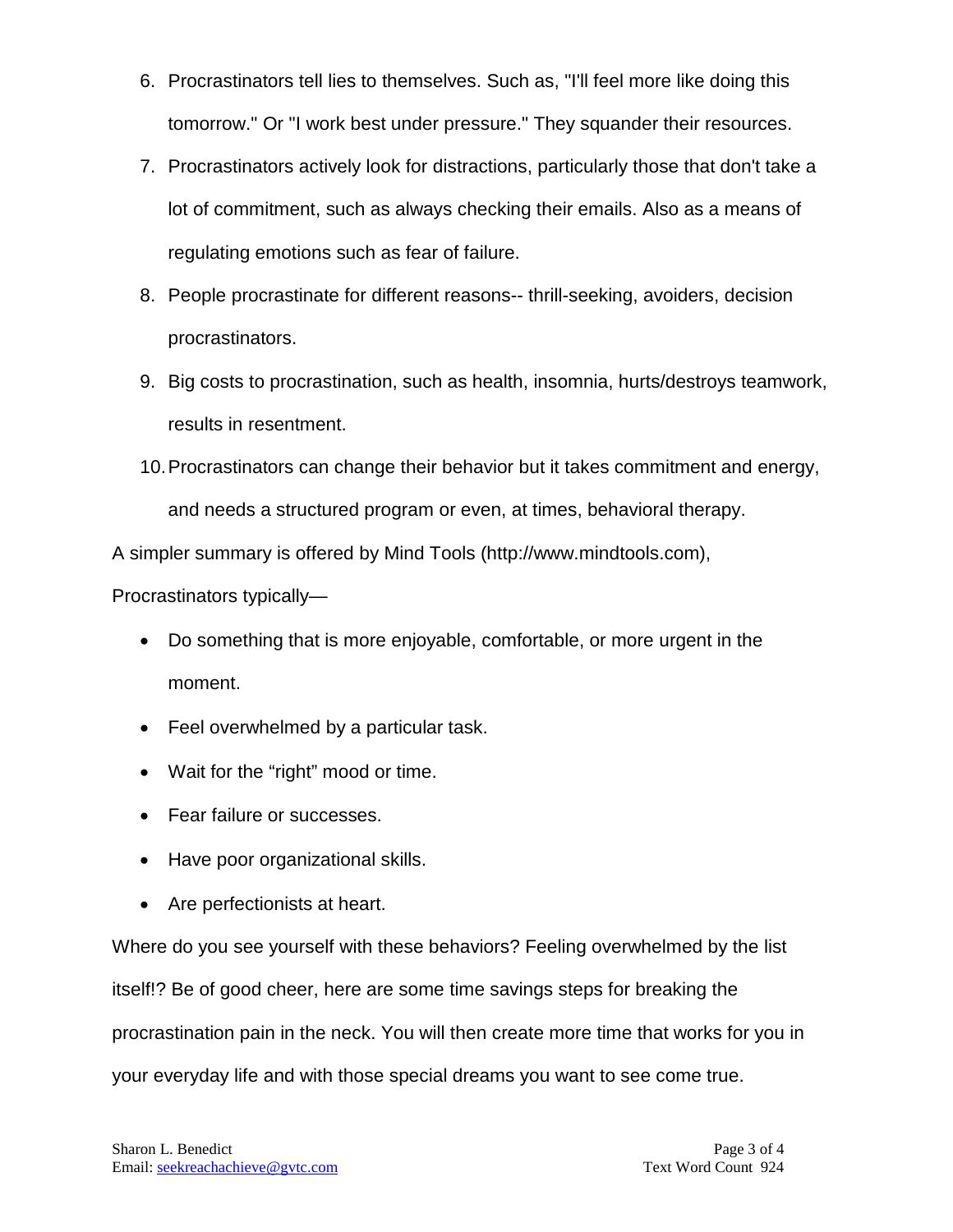- Step 1—**Recognize you are procrastinating** (i.e. starting an important task then immediately going off to get some coffee or make a "quick" phone call; rereading a task on your to do list many times without doing anything about it)
- Step 2—**Identify why you are procrastinating** (main reasons—the task is unpleasant or overwhelming)
- Step 3— **Know your important priorities**, then take action (i.e. commit to small steps that support the overall larger task; learn the difference between urgent and important tasks)
- Step 4—**Develop accountability strategies for continued follow through** (i.e. set up rewards for yourself; ask someone to help you stay accountable by checking up on your progress (professional coaches are particularly skilled at helping you stay accountable to your short-term and long-term goals); write down the tangible and intangible cost of time and consequences of NOT doing the task) Procrastinators work as many hours in the day as most people but often invest their time getting off track. Let us ask ourselves, "Isn't it time to get focused and "on task"

with what is important in our lives? If you agree, then let's start today to break the procrastination habit in our everyday life with these four simple, time-saving steps for managing our time.

--

*Sharon L. Benedict, is a speaker, author, and weaver, and loving it! She is available for speaking engagements, freelance writing, and will even weave you a one-of-kind creation, just for you. Sharon also welcomes your questions and comments and can be contacted a[t seekreachachieve@gvtc.com.](mailto:seekreachachieve@gvtc.com) Visit her website at [www.celebratingyourjourney.com.](http://www.celebratingyourjourney.com/)*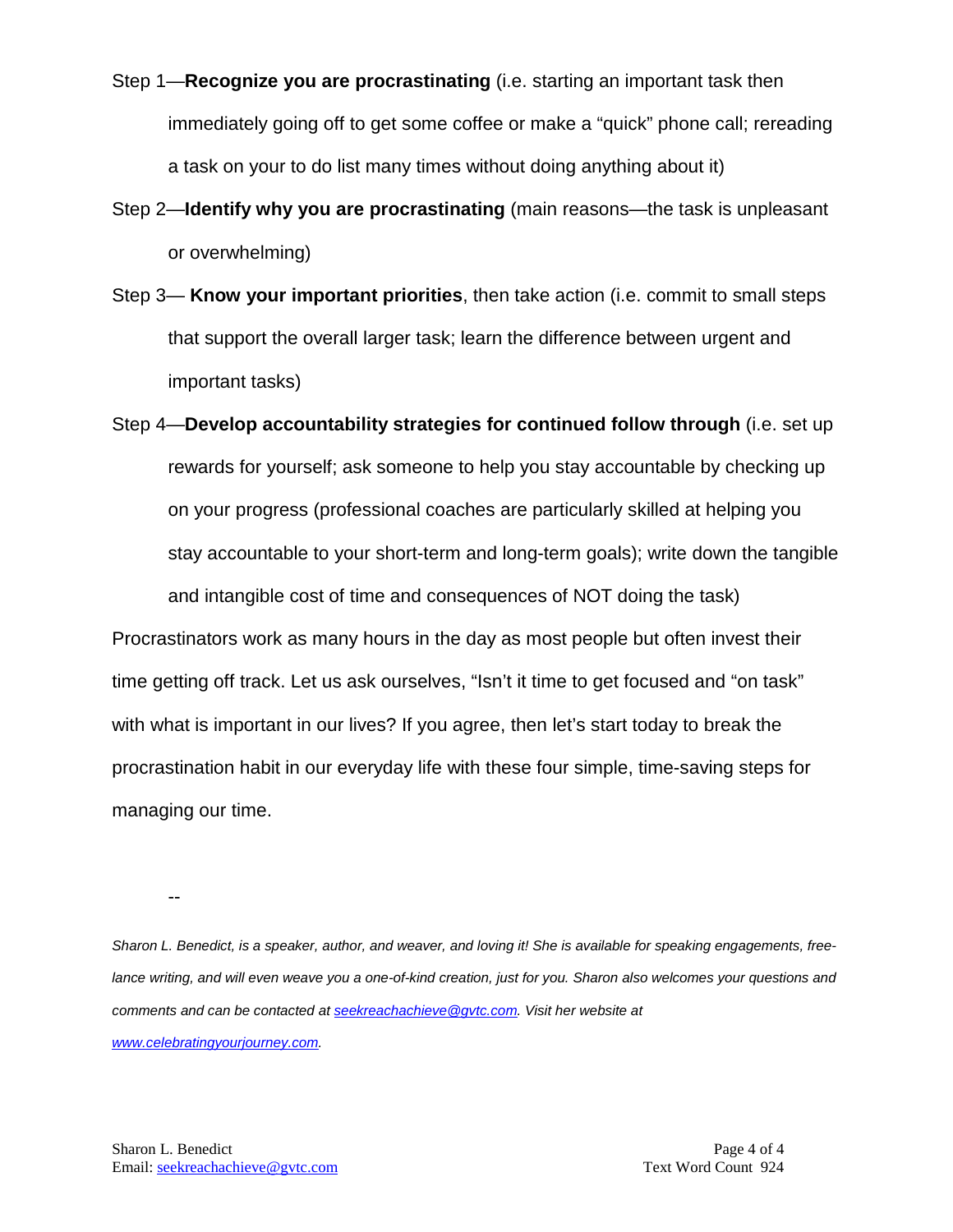



*Child & Parent Stress Coping Tips*

(published in Boerne Star, Friday, Sept 27, 2013)

As parents and adults, we often are so wrapped up in our own fast-paced and stressful activities at work and home we lose sight of what is going on with our kids right in front of us. We tend to assume since all the necessities are provided for your children, and you always make time to make sure they are at soccer practice and do their homework, that everything is carefree with them.

Yet, kids have their own set of stresses that need attention and gentle guidance. Kids can become overwhelmed with pressures from school, friends, family issues, and so many others. As parents, how do we help our kids and even grandkids not just cope with these stresses but feel safe and secure in the midst.

We know we can't protect our children all the time, but there are some healthy ideas KidsHealth offers that will go a long way in helping them navigate, solve problems, and thrive throughout their growing up years. Depending their family living situation, your child may or may not be comfortable expressing their feelings. It just might be become they just have a more shy personality or there are problems at home where they don't feel safe and secure.

Here are some tip excerpts from D'Arcy Lyness, PhD (January 2013) article from KidsHealth, *Helping Kids Cope with Stress*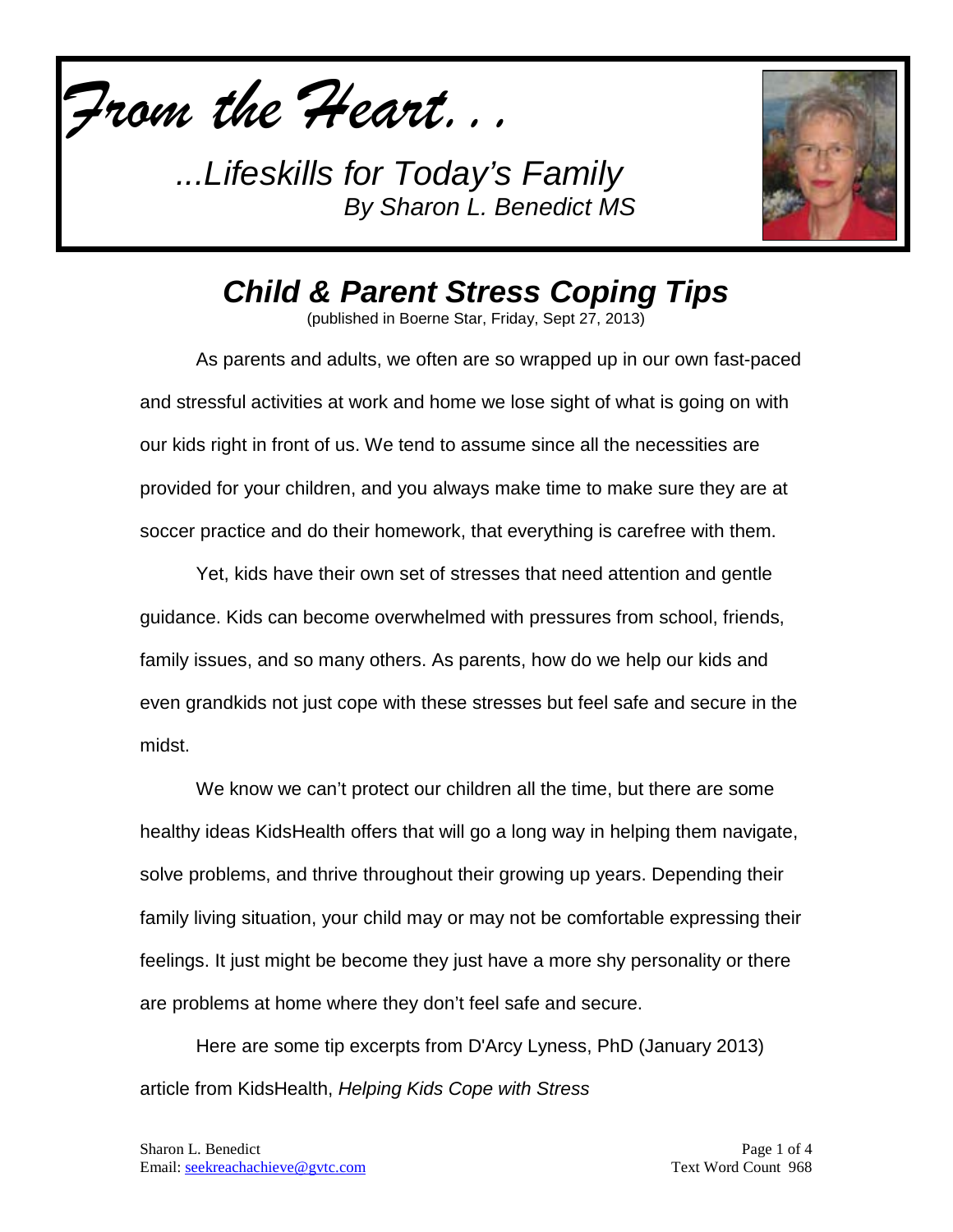*(*[http://kidshealth.org/parent/positive/talk/stress\\_coping.html\)](http://kidshealth.org/parent/positive/talk/stress_coping.html). By all means, access the link to read the entire article and gain more tips in related areas of interest.

**Notice out loud.** Tell your child when you notice that something's bothering him or her. If you can, name the feeling you think your child is experiencing. ("It seems like you're still mad about what happened at the playground.") This shouldn't sound like an accusation . . . or put a child on the spot. . . Be sympathetic and show you care and want to understand.

**Listen to your child.** Ask your child to tell you what's wrong. Listen attentively and calmly — with interest, patience, openness, and caring. Avoid any urge to judge, blame, lecture, or say what you think your child should have done instead. . .Take your time. And let your child take his or her time, too.

### **Comment briefly on the feelings you think your child was**

**experiencing.** For example, you might say "That must have been upsetting," "No wonder you felt mad when they wouldn't let you in the game," or "That must have seemed unfair to you." Doing this shows that you understand what your child felt, why, and that you care.

**Put a label on it.** Many younger kids do not yet have words for their feelings. If your child seems angry or frustrated, use those words to help him or her learn to identify the emotions by name. Putting feelings into words helps kids communicate and develop emotional awareness . . . .

**Help your child think of things to do.** If there's a specific problem that's causing stress, talk together about what to do. Encourage your child to think of a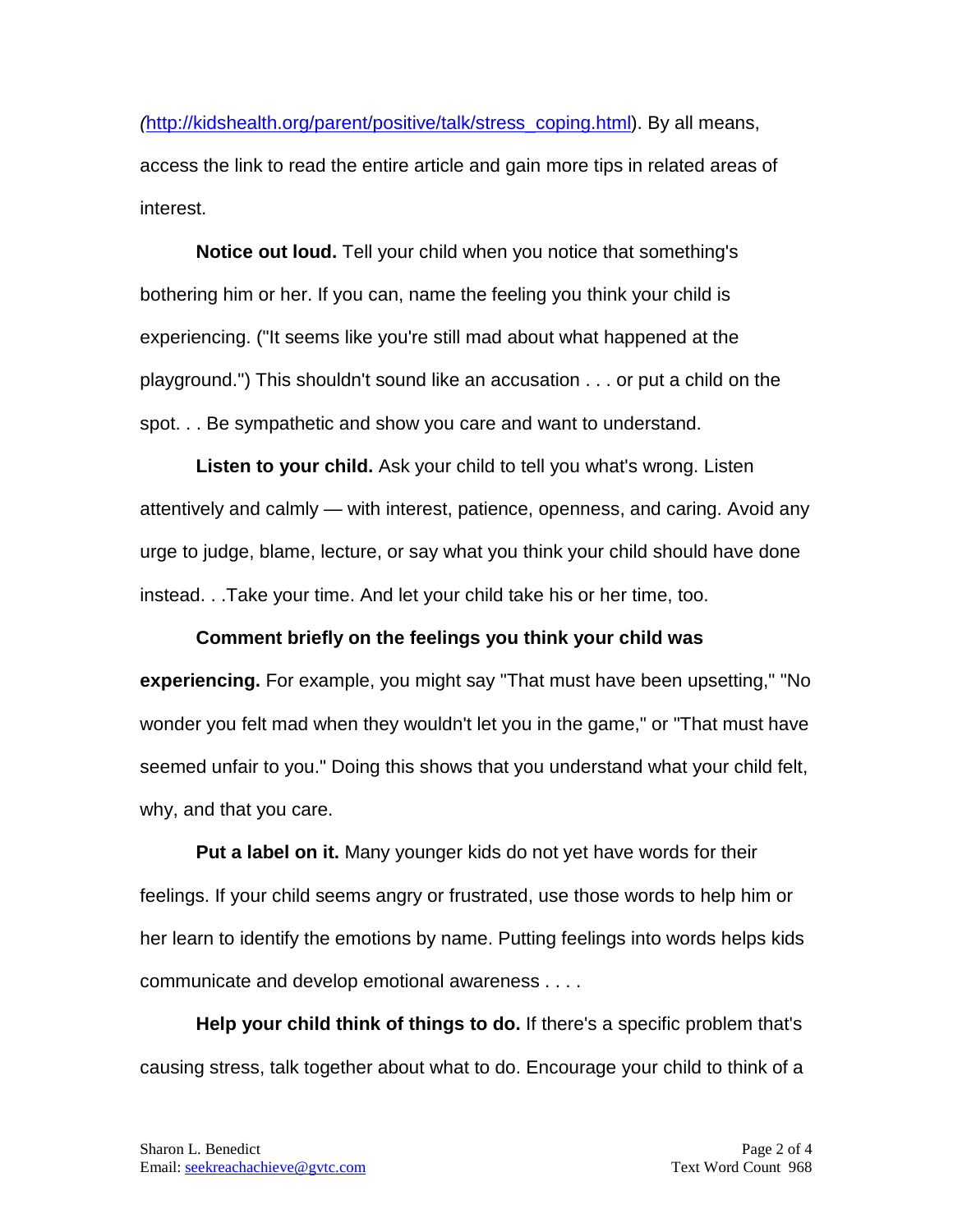couple of ideas. You can start the brainstorming if necessary, but don't do all the work. Your child's active participation will build confidence.

**Listen and move on.** Sometimes talking and listening and feeling understood is all that's needed to help a child's frustrations begin to melt away. Afterward, try changing the subject and moving on to something more positive and relaxing.

**Limit stress where possible.** If certain situations are causing stress, see if there are ways to change things. For instance, if too many after-school activities consistently cause homework stress, it might be necessary to limit activities to leave time and energy for homework.

**Just be there.** Kids don't always feel like talking about what's bothering them. Sometimes that's OK. Let your kids know you'll be there when they do feel like talking. Even when kids don't want to talk, they usually don't want parents to leave them alone. You can help your child feel better just by being there . . . .

**Be patient.** As a parent, it hurts to see your child unhappy or stressed. But try to resist the urge to fix every problem. Instead, focus on helping your child, slowly but surely, grow into a good problem-solver — a kid who knows how to roll with life's ups and downs . . . .

There is one thing that is essential to successful navigates through these tips offered by KidsHealth. . . active listening. This isn't just simply hearing your child. You can actively listen by looking at your children when they are speaking to you, not having your eyes on doing the bills or watching TV. Have your eyes on them. And be in close proximity when they are speaking. Don't interrupt; let